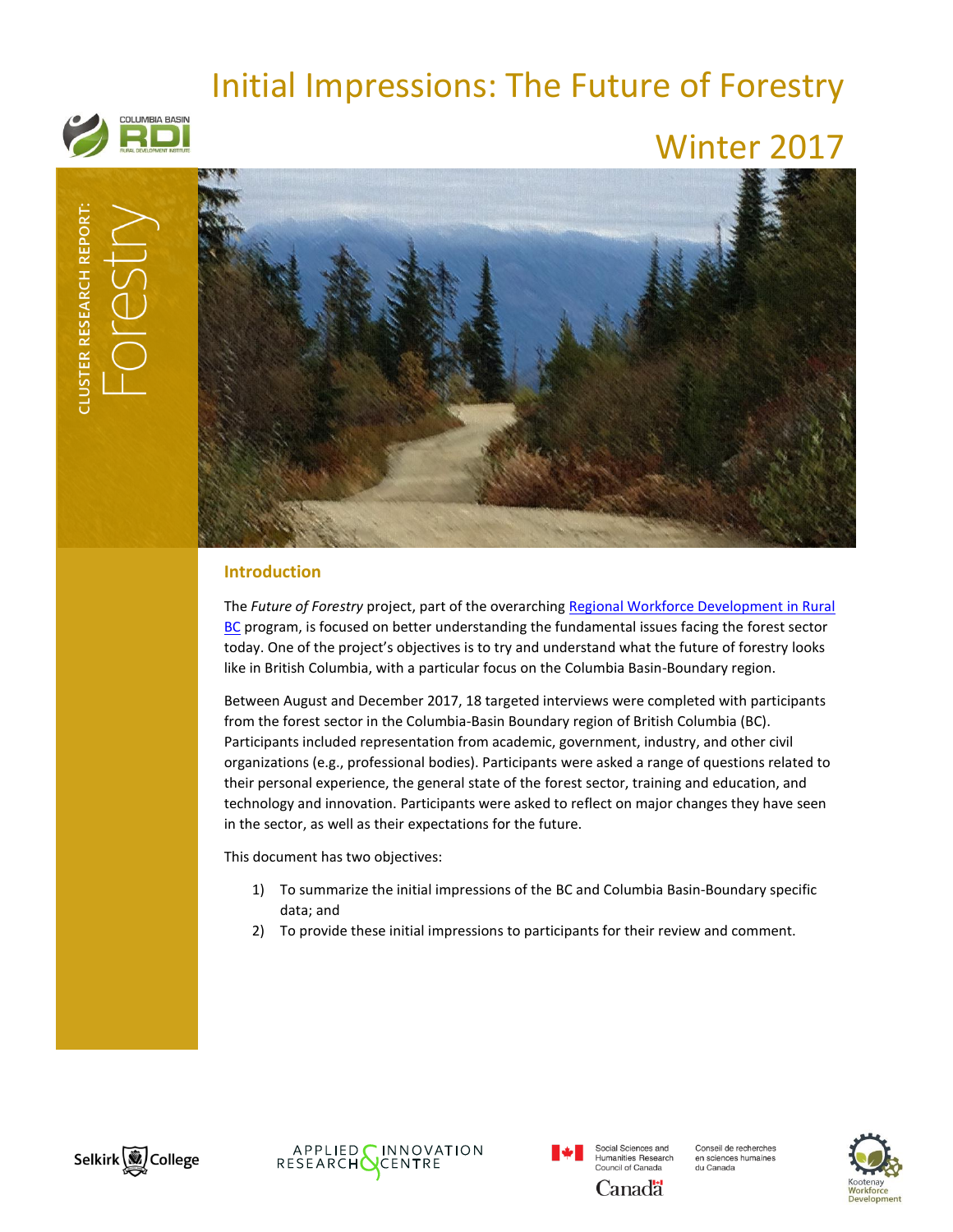## **Findings: Areas of Focus**

Throughout the course of the interviews four specific areas of focus were identified as relevant to the current and future state of forestry in BC. Each of these are discussed in detail below.

### **Climate Change**

When participants were asked about the challenges facing the forest sector, climate change was the dominant response. The impacts of climate change were noted in both the present, particularly in relation to the 2017 wild fire season, and the future. Risk was a common element of these conversations, with participants noting the risks associated with the predicted impacts, including increasingly devastating wild fires, pests and diseases, changes to the timing and availability of water, and overall ecosystem uncertainty. Participants noted that the forest sector will have to adapt to these and other changes as a result of climate change, which will impact management decisions, particularly related to timber supply.

Climate change was also noted by participants in other responses beyond challenges. For example, in responses related to technology and innovation, climate change was noted as a driving factor around waste and emissions reduction. Climate change was also noted in relation to education and training, as an example of the importance of having a breadth of understanding of not only forestry, but related topics.

#### **Technology & Innovation**

Similar to climate change, technology and innovation was raised by participants in response to numerous questions. Beyond the specific interview questions that addressed this topic, technology and innovation was discussed by many participants in relation to the opportunities facing the forest sector, as well as in participants' descriptions of changes seen over their own careers. Of the technology and innovation related responses, there were three distinct groups of topics. Additional detail related to this topic can be found in the Technology and Innovation specific initial findings document.

First, technology and innovation was most often discussed relative to its impact on efficiency and production. Participant comments included the link between technology and innovation and decreasing cost, reducing waste, and enhancing accuracy of production. Comments most often related to planning and management, as well as processing.

Second, comments focused on the role of technology and innovation in gathering and analysing data, providing new information, particularly as it relates to planning and management. This conversation often included comments specific to resources, both in terms of information and human resources. For example, many comments noted the use of information related technology (e.g., remote sensing) as a tool to address data gaps, supplement field data, and target field crews where human resources are limited.

Third, comments linked technology and innovation to workforce, particularly around skills needs. It was noted that the changes in technology and innovation is influencing the skills and work experience employers need employees to have, and by extension, changing the size and makeup of the labour force. Comments also included the attitude and level of comfort of employees with respect to the implementation and use of new technology or innovative processes. Lastly, cost, and the cost of investments in new technology, were noted as having an influence on who employers were hiring, with experience being preferred, not only from a skills perspective, but a risk perspective.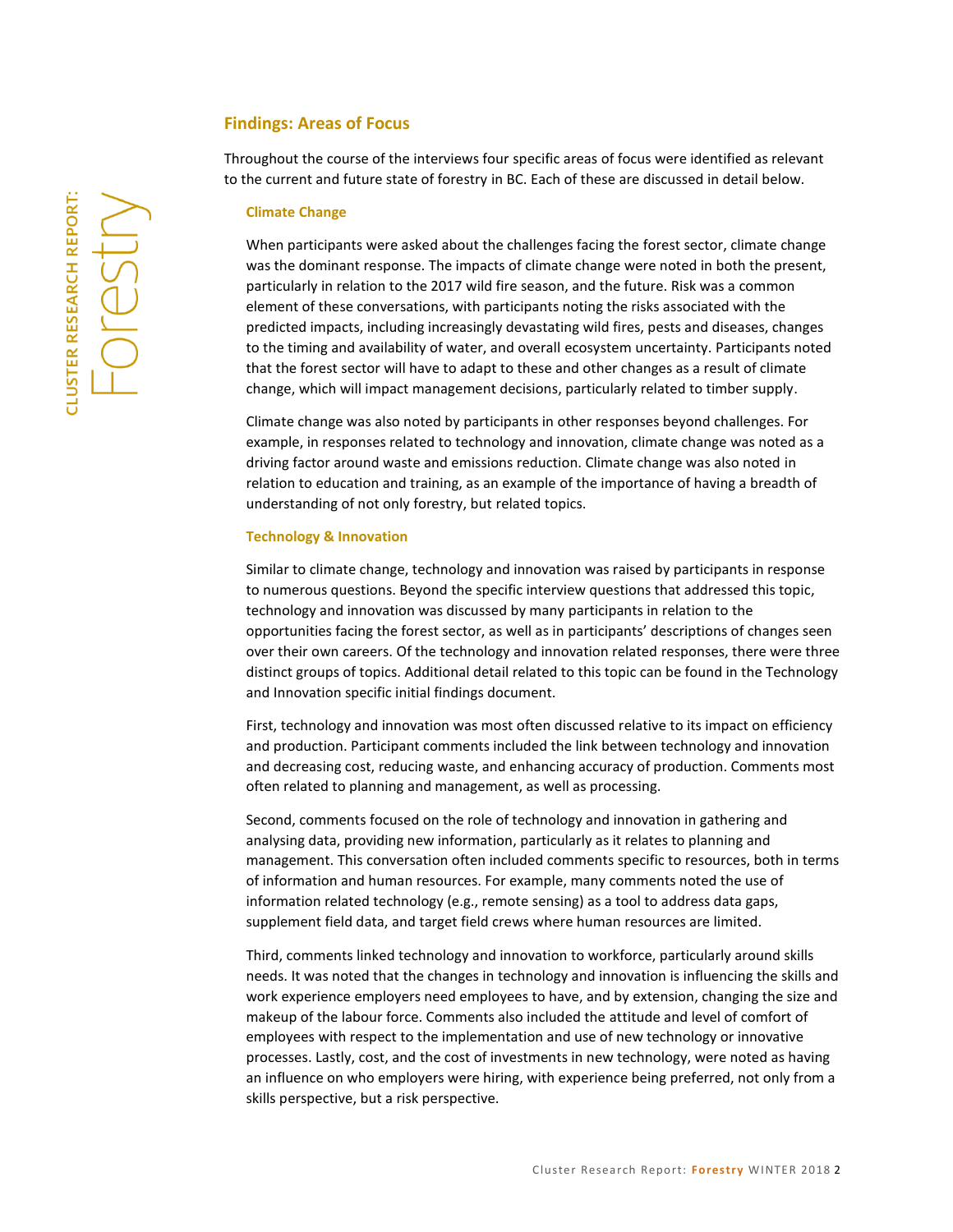#### **Workforce**

The overarching topic of the workforce was a prominent area of discussion across responses to the different questions. As noted above, new skills related to technology and innovation were identified by participants as changing the forestry sector workforce. However, workforce related comments went beyond the need for increased skill related to technology and innovation. The growing complexity, uncertainty, and integration of forestry in relation to the surrounding economy and environment was pointed to by participants as driving a need for a greater breadth and depth of understanding within forest sector workers. This included the need to see and understand 'the big picture'. However, it was noted that this does not negate the need for specialization and depth of knowledge around specific topics. The need for both was identified as a challenge for education and curriculum, as well as for professional bodies.

There were many comments related to the makeup of the workforce. These included demographic factors (e.g., an aging workforce, attrition through retirement, loss of knowledge), as well as comments relating to where the jobs will be in the future and existing and potential gaps in the labour force. Some participant comments reflected the replacement of jobs with capital, but more common comments noted a shift in where workers are needed (e.g., from general labour to more specific skills sets). There were also comments reflecting a shift toward a more precarious, contractor based or seasonal workforce – one where who is responsible for investing in training and capacity building is increasingly unclear.

When asked what is needed in terms of education and training related to the forest sector the majority of participants pointed to so-called 'soft skills', particularly related to communication. Because of the growing acknowledgement of multiple uses and values on the landscape and the importance of engagement, participants felt that there was a need for greater emphasis on public speaking, conflict management, relationship building, and engagement and facilitation. This was noted as important related to all users, but often specifically in relation to building relationships with First Nations.

The motivations of participants for their work related to the forest sector most often reflected a desire to work in a sector that involved working outside. Other factors influencing the career choices of participants included the appeal of a complex subject, problem solving, hands-on work, and the influence of family and community. What is interesting is that these motivations were contrasted with what was often noted as a recruiting problem, a difficulty in drawing new people to the sector. Several participants noted that the perception of the industry versus the reality is pushing potential workers away, and that efforts are required to change this narrative.

### **Governance & Policy**

Governance and policy was another area of focus that received much attention in the interviews. First and foremost were comments related to timber supply and the need for change in how the annual allowable cut is calculated, as well as reform to the tenure system itself. While participant comments differed in terms of how they believed this could be accomplished, the overarching message was that contextual and environmental changes mean we can no longer continue to take the same approach.

Next, there were multiple comments relating to the impact the shift to Professional Reliance and other policy changes (e.g., appurtenance) has had on the sector. Many participants felt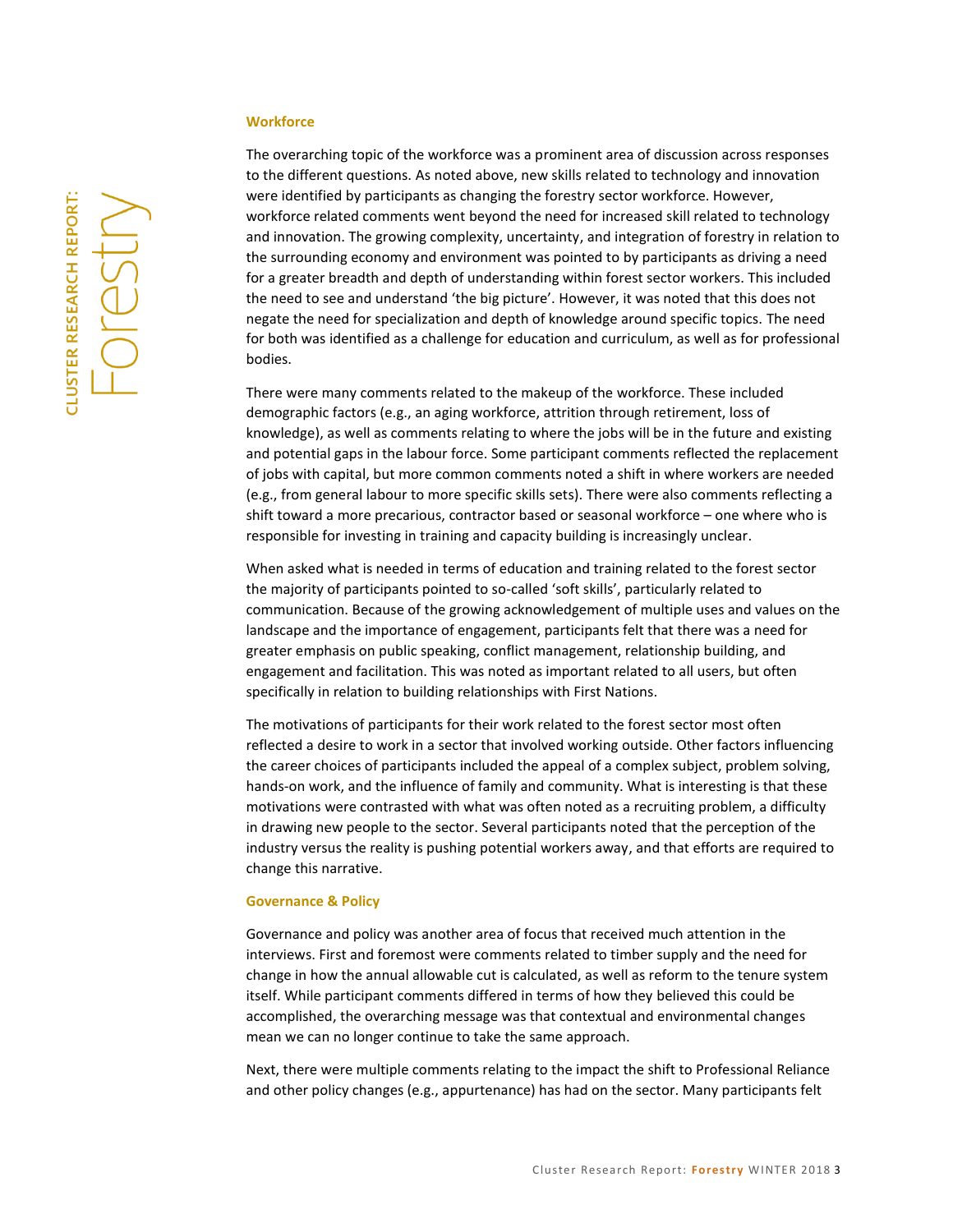that changes are needed to the current professional reliance system, although there was a wide range of opinions as to the type and depth of the alterations needed.

The changing context of forestry governance as it relates to First Nations was noted by nearly all participants, particularly in light of the adoption of the United Nations Declaration on the Rights of Indigenous Peoples. Comments related to decision making and power were common (see Power section below), in relation to First Nations, but also related to multivalue management generally.

## **Findings: Overarching Themes**

Beyond the specific areas of focus discussed above, there were also five overarching themes. These themes cut across the questions asked and the areas of focus, indicating the importance of these themes for consideration across the sector.

### **Uncertainty & Complexity**

The theme of uncertainty and complexity was found throughout participant responses. There was an overarching sense that the complexity of the forest sector and its socio-economic and environmental interactions is increasingly being recognized. It was also evident to participants that conditions are evolving, which, combined with unknowns like climate change as well as unintended consequences of past actions, makes for even greater uncertainty. Examples provided included climate change, trade agreements, changing technology, and many others. Interviewees acknowledged that it is impossible to wait for certainty prior to making decisions, but that there is a need to better account for complexity and uncertainty by decreasing fragmentation in policy and management, as well as through addressing knowledge gaps and accounting for cumulative effects.

#### **Communication & Engagement**

As noted in the Workforce section above, the importance of communication and engagement skills was widely mentioned by participants. Comments also expanded beyond simply the skills aspect, with participants underscoring the importance of factors like trust, relationships, social licence, and collaboration related to the forest sector. Universally, participants stated the importance of dialogue and engagement related to forest management, while acknowledging the difficulties of doing so in practice within the context of the existing regulatory environment and resource limitations. The role that history, values, culture, experience, education, expectations, and perception play in influencing communication and relationship building was noted by several participants. The accessibility (or perceived accessibility) of sector representatives, government or industry, was remarked as critically important in terms of fostering positive (or negative) relationships with other stakeholders. While many participants spoke about communication as a two-way conversation, there were a minority of participants who addressed communication within the forest sector as a oneway public education exercise.

#### **Power**

As discussed in the governance and policy section above, participants specifically highlighted the importance of the changing role of First Nations in governance. Several other general comments were made relating to ownership and management, with participants discussing consolidation of power within industry and policy changes that shifted where the balance of power is held. It was noted by several participants that who holds the decision making power